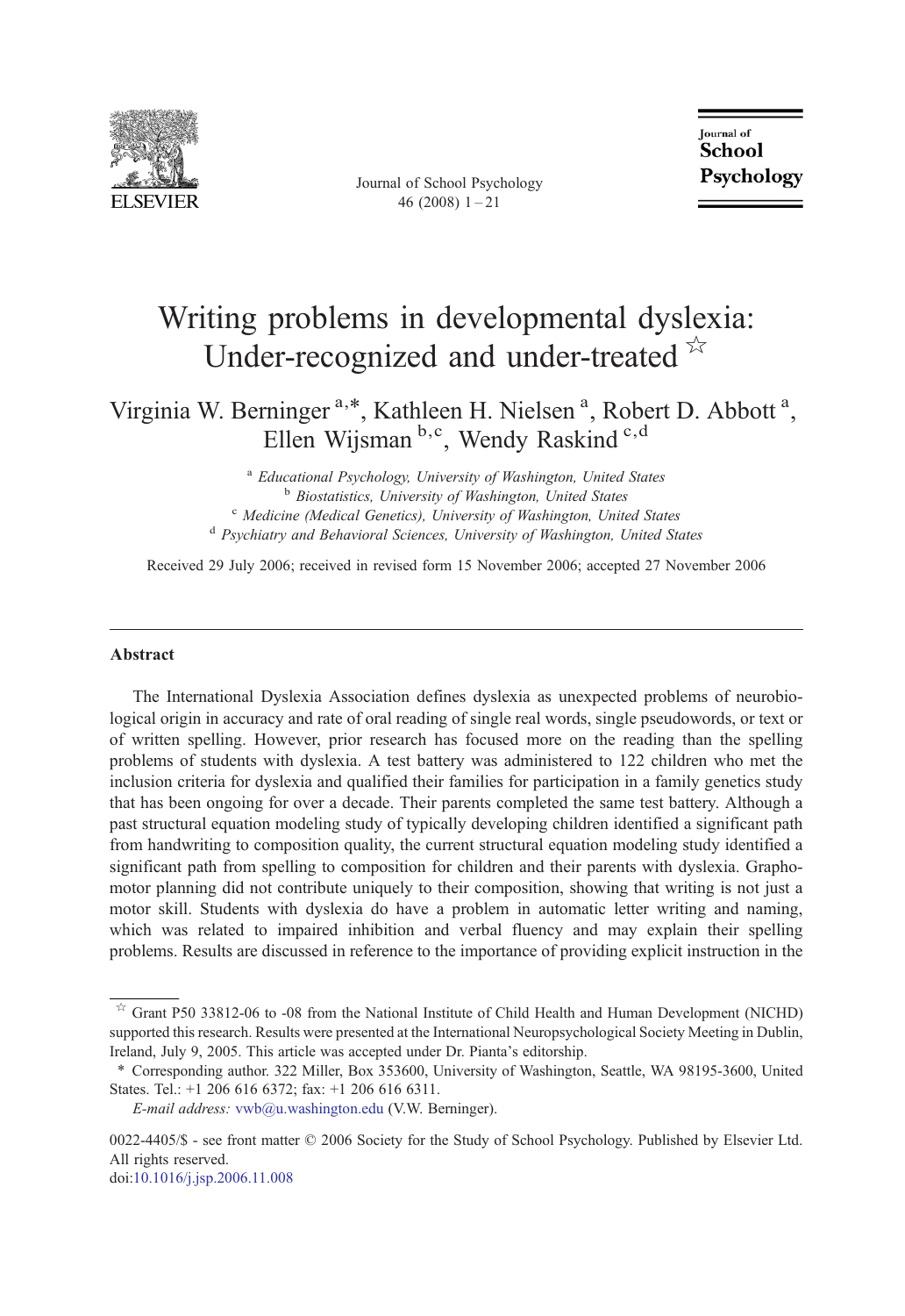phonological, orthographic, and morphological processes of spelling and in composition to students with dyslexia and not only offering accommodation for their writing problems. © 2006 Society for the Study of School Psychology. Published by Elsevier Ltd. All rights reserved.

Keywords: Dyslexia; Writing disability; Motor skills; Automatic handwriting; Spelling; Written composition

#### Defining developmental dyslexia

Dyslexia is a word of Greek origin. It begins with a prefix that means impaired. Its base word means word. Individuals with developmental dyslexia exhibit impairment in word-level processes in written language, that is, in oral reading and written spelling. However, their verbal comprehension or listening comprehension is spared. Once they learn to read words they can usually understand reading material. (See [Berninger, 2001a\)](#page--1-0). More than three decades of research in English speaking countries has identified three marker measures that are not oral reading or written spelling per se but tend to be impaired in dyslexics and explain their problems with learning written words: phonological coding, orthographic coding, and rapid automatic naming (RAN) ([Berninger, Abbott, Thomson, & Raskind, 2001](#page--1-0)).

The current definition of dyslexia recommended by the International Dyslexia Association is unexpectedly low accuracy and/or rate of oral reading or spelling of neurobiological origin ([Lyon, Shaywitz, & Shaywitz, 2003\)](#page--1-0). Nevertheless, many diagnosticians and interventionists continue to focus only on the reading and not on the spelling problems of dyslexics. Dyslexia is typically thought to be a reading disorder. The purpose of the research reported here is to increase awareness among school psychologists that students with dyslexia may also have significant problems in writing skills that require assessment and instructional intervention.

Research findings are accumulating that document the writing problems in individuals with dyslexia. For adults with a history of dyslexia, spelling problems persisted through the life span ([Bruck, 1993; Lefly & Pennington, 1991\)](#page--1-0), especially in males [\(Lefly &](#page--1-0) [Pennington, 1991\)](#page--1-0). [Connelly, Campbell, Maclean, and Barnes \(2006\)](#page--1-0) found that college students with dyslexia made more spelling errors than a spelling-matched control. Both children and adults with dyslexia showed almost as many indicators of writing problems as of reading problems when both writing and reading were assessed [\(Berninger et al., 2001](#page--1-0)). Follow-up of participants in treatment studies for dyslexia showed that affected students often overcame their reading problems but then faced significant problems in spelling and written composition, but had difficulty finding services for their writing problems once they learned to read [\(Berninger, 2006\)](#page--1-0).

#### Not all reading and spelling problems are dyslexia

Children may struggle with learning to read and spell for many reasons and the reading and spelling problems are not always unexpected. For example, children with deafness or blindness, primary language disorder or selective language impairment, speech impairment, mental retardation, autism, pervasive developmental disorder other than autism spectrum disorder, specific developmental neurogenetic disorders (e.g.,